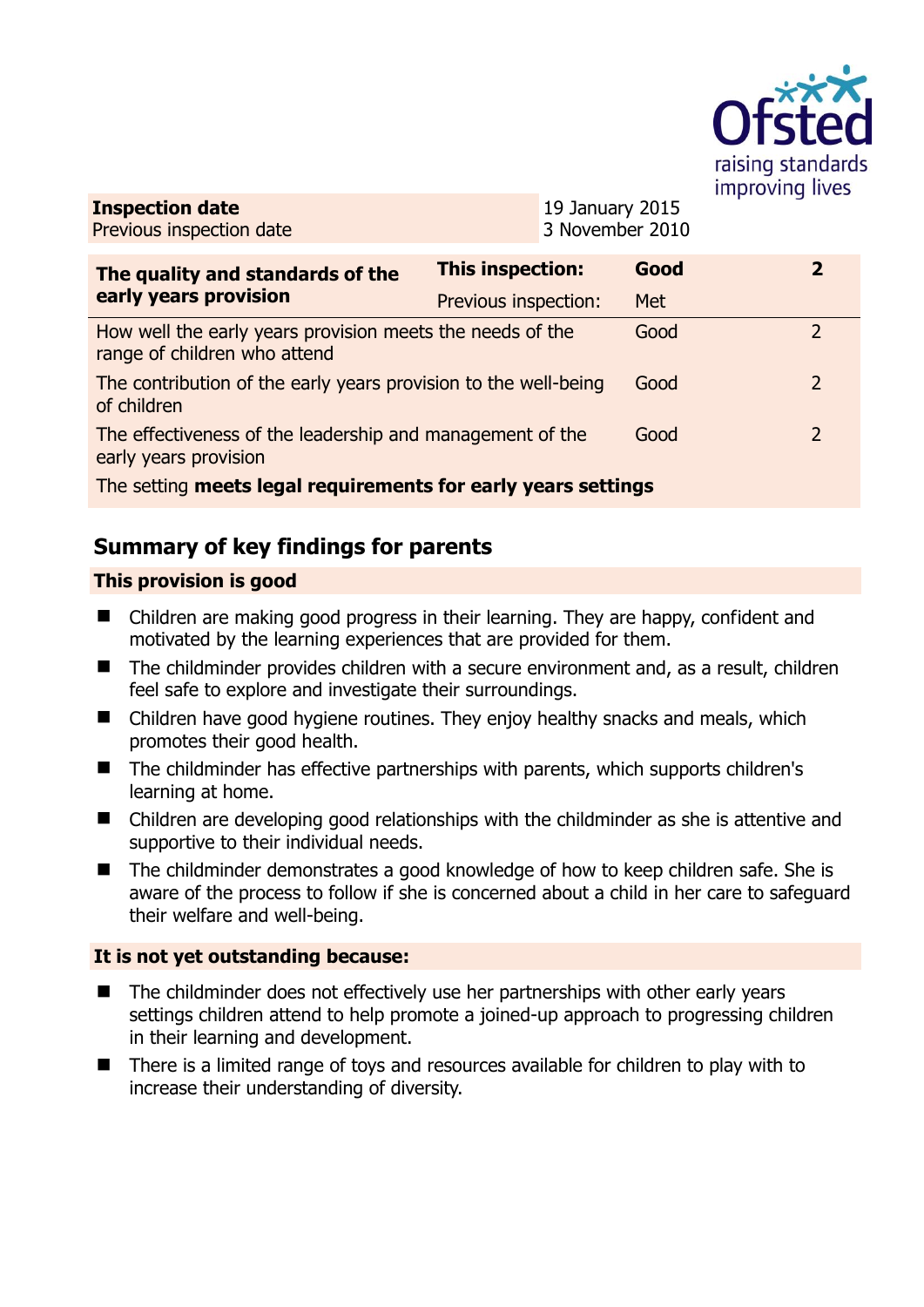## **What the setting needs to do to improve further**

#### **To further improve the quality of the early years provision the provider should:**

- extend the range of information shared with other early years settings children attend to routinely include details on children's learning
- $\blacksquare$  increase the range of toys and resources available to children to develop their understanding of equality and diversity further.

#### **Inspection activities**

- The inspector observed activities in the childminder's home.
- The inspector spoke to the childminder and children at appropriate times during the inspection.
- The inspector took account of the views of parents, through references and questionnaires.
- The inspector looked at children's records, planning documentation, policies and procedures.
- The inspector gave feedback at the end of the inspection.

#### **Inspector**

Tara Naylor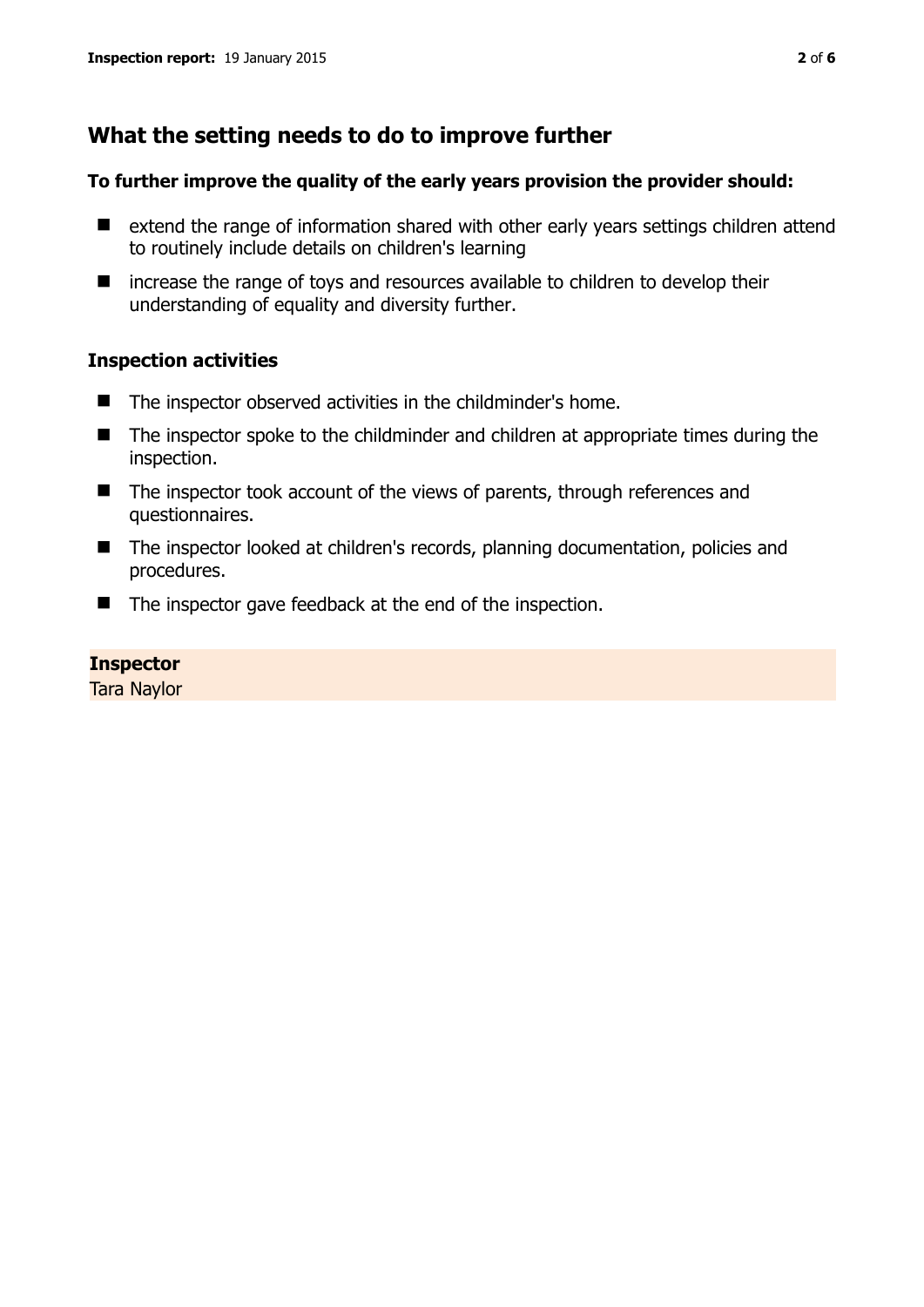## **Inspection findings**

#### **How well the early years provision meets the needs of the range of children who attend. This is good**

The childminder provides a good range of activities which promote children's learning and development across all areas of learning. Young children are helped to develop good language and communication skills. For example, the childminder uses animal picture cards, and makes the sound of the animal, to encourage them to repeat the 'animal noises'. This excites and engages children. Pre-school children enjoy growing hyacinths with the childminder. They confidently talk about the size of the plants roots, and compare how tall their plants are. As a result, children are developing the skills they need for their future learning, as they ask questions and remain engaged in their activities. Children are motivated to play with toys and resources that interest them and are easily accessible. However, children have limited resources available to them to develop their understanding of ethnicity and diversity. This does not help increase children's understanding of the lives and experiences of other cultures. The childminder develops good relationships with parents, who value the childminder as she, 'provides a safe, loving and fun environment' for their children. She regularly exchanges information about children's learning and development with them. This helps parents support their children's learning at home.

#### **The contribution of the early years provision to the well-being of children is good**

The childminder's home is safe, warm and welcoming. Children's art work is on display and this helps develop a sense of belonging in her home. Children quickly develop good relationships with the childminder. They enjoy her cuddles, encouragement and reassurance. The childminder teaches children about healthy eating as she provides them with healthy choices. Children help grow fruit and vegetables in the childminder's garden in the summer months, which they then harvest, cook and eat together. The childminder effectively uses mealtimes to promote children's independent skills, in preparation for their move to pre-school or school. For example, children cut and eat their food using a knife and fork. Children learn about good hygiene routines and wash their hands before eating their lunch. Children behave well in the setting. They help to keep their environment safe, as they work together to tidy away toys. Children have opportunities to be active while out on walks and visits to the park and heath. Younger children enjoy visiting toddler groups, where they develop their social skills as they meet and play with other children.

#### **The effectiveness of the leadership and management of the early years provision is good**

The childminder has a good knowledge of the learning and development requirements. The childminder uses planning and assessment to provide children with a broad range of educational experiences. She monitors the progress that children are making and shares this with parents on a regular basis. However, the childminder does not extend on the already good relationships that she has established with other settings, such as preschools, to share children's learning effectively. The childminder is committed to driving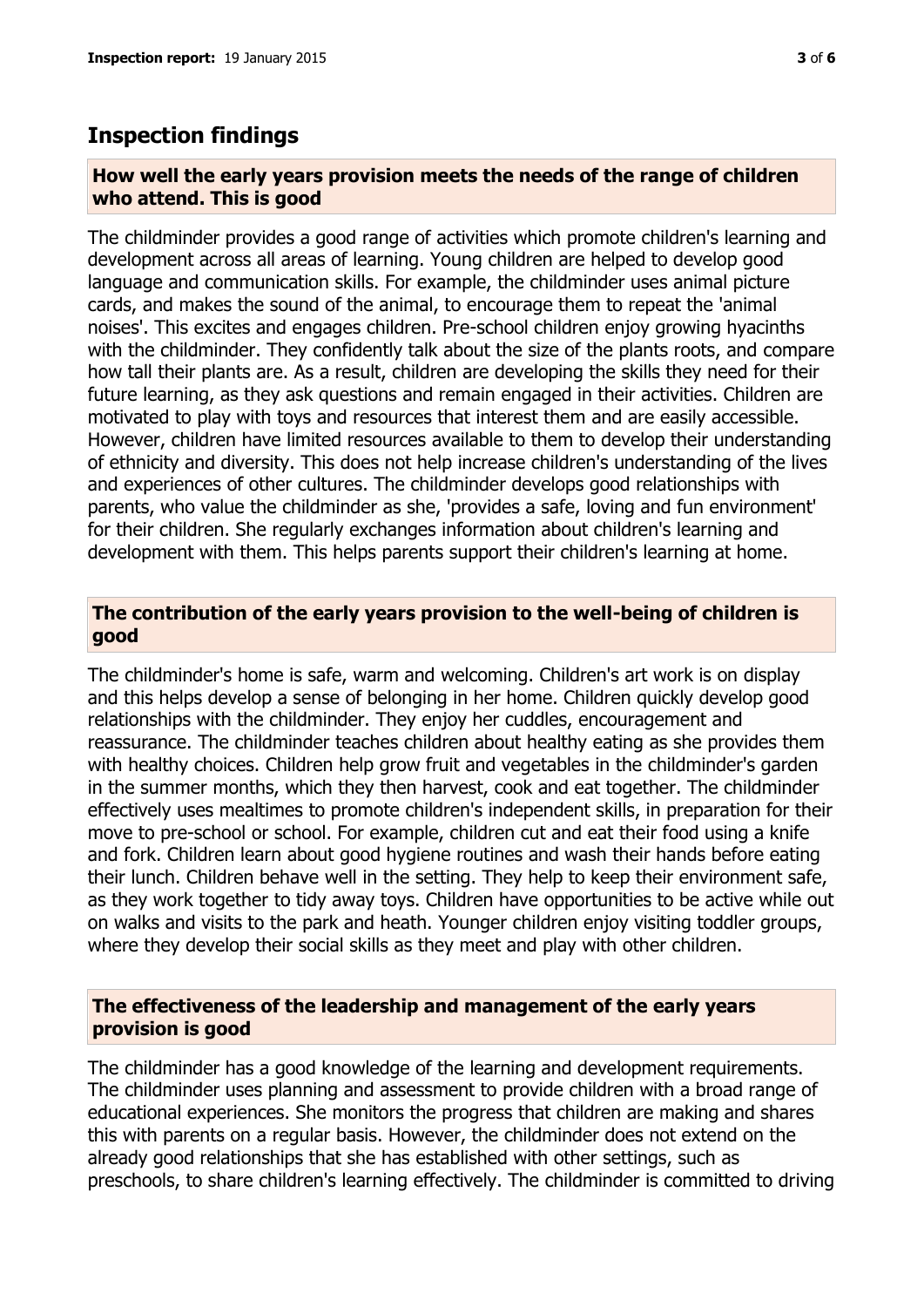improvements and identifies areas to improve, which parents and children input into, and ways to continue her professional development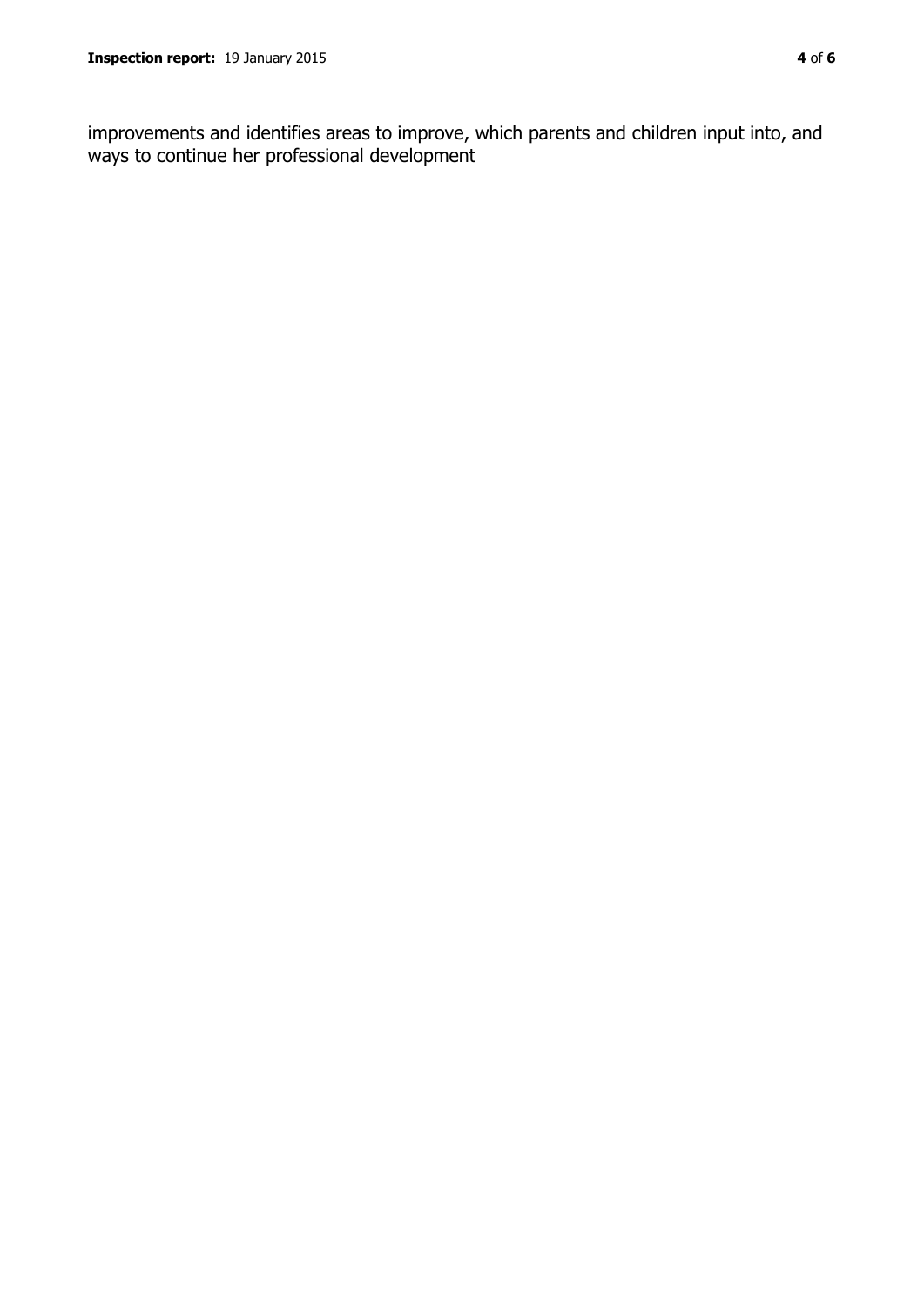## **Setting details**

| Unique reference number       | 110949          |
|-------------------------------|-----------------|
| <b>Local authority</b>        | Hampshire       |
| <b>Inspection number</b>      | 812264          |
| <b>Type of provision</b>      | Childminder     |
| <b>Registration category</b>  | Childminder     |
| <b>Age range of children</b>  | $0 - 8$         |
| <b>Total number of places</b> | 6               |
| Number of children on roll    | 6               |
| <b>Name of provider</b>       |                 |
| Date of previous inspection   | 3 November 2010 |
| <b>Telephone number</b>       |                 |

The childminder, who first registered in 2000, is registered on the Early Years Register and the voluntary and compulsory parts of the Childcare Register. She lives with her two children in a house in the village of Sheet, near Petersfield, Hampshire. Children have use of rooms on the ground and first floor. A fully enclosed rear garden offers opportunities for outside play. The childminder is a member of the Professional Association for Childcare and Early Years.

This inspection was carried out by Ofsted under sections 49 and 50 of the Childcare Act 2006 on the quality and standards of provision that is registered on the Early Years Register. The registered person must ensure that this provision complies with the statutory framework for children's learning, development and care, known as the Early Years Foundation Stage.

Any complaints about the inspection or the report should be made following the procedures set out in the guidance 'Complaints procedure: raising concerns and making complaints about Ofsted', which is available from Ofsted's website: www.gov.uk/government/organisations/ofsted. If you would like Ofsted to send you a copy of the guidance, please telephone 0300 123 4234, or email enquiries@ofsted.gov.uk.